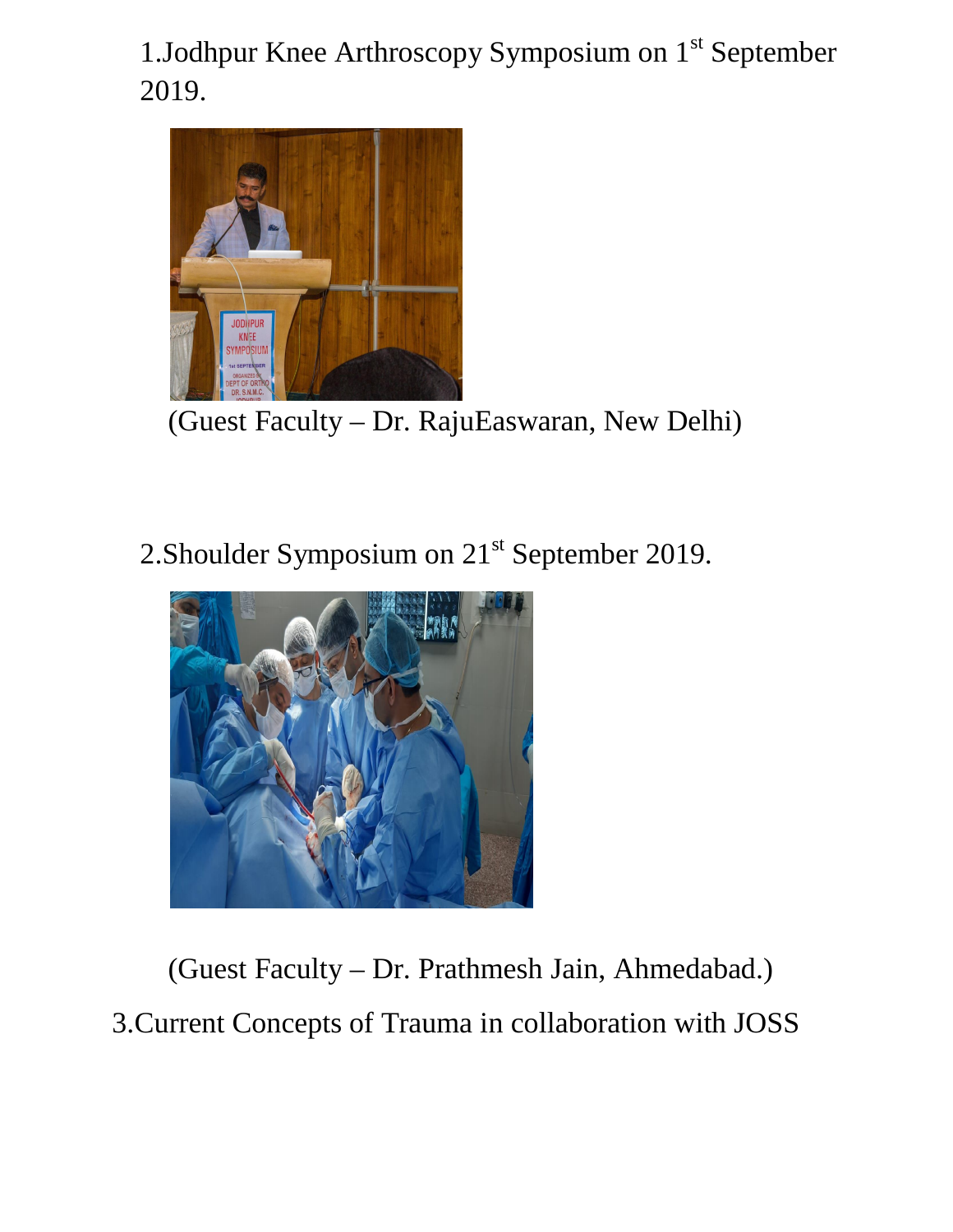

(National Conference) on  $28<sup>th</sup>$ feb.- 1<sup>st</sup> march 2020.

- Dr. NandlalBharwani (P.G. 3<sup>rd</sup> Year) won 1<sup>st</sup> price in poster presentation titled "CERVICAL FACET DISLOCATION CLINICO-RADIOLOGICAL OUTCOME OF ANTERIOR SURGERY" in CCT 2020.
- Dr. ShubhamAgarwal (P.G. 3<sup>rd</sup> Year) won 3<sup>rd</sup> price in paper presentation titled "EVALUATION OF CLINICAL AND FUNCTION RESULTS OF POSTERO MEDIAL TIBIAL FRACTURES MANAGED BY ORIF WITH POSTERO MEDIAL PLATE OSTEOSYNTHESIS" in CCT 2020.
- Established E-Teaching class room in the department on April 2021.
- Conducted 3 Guest Lectures by Dr. AshishGhulia. (Consultant TATA Memorial Hospital, Mumbai) on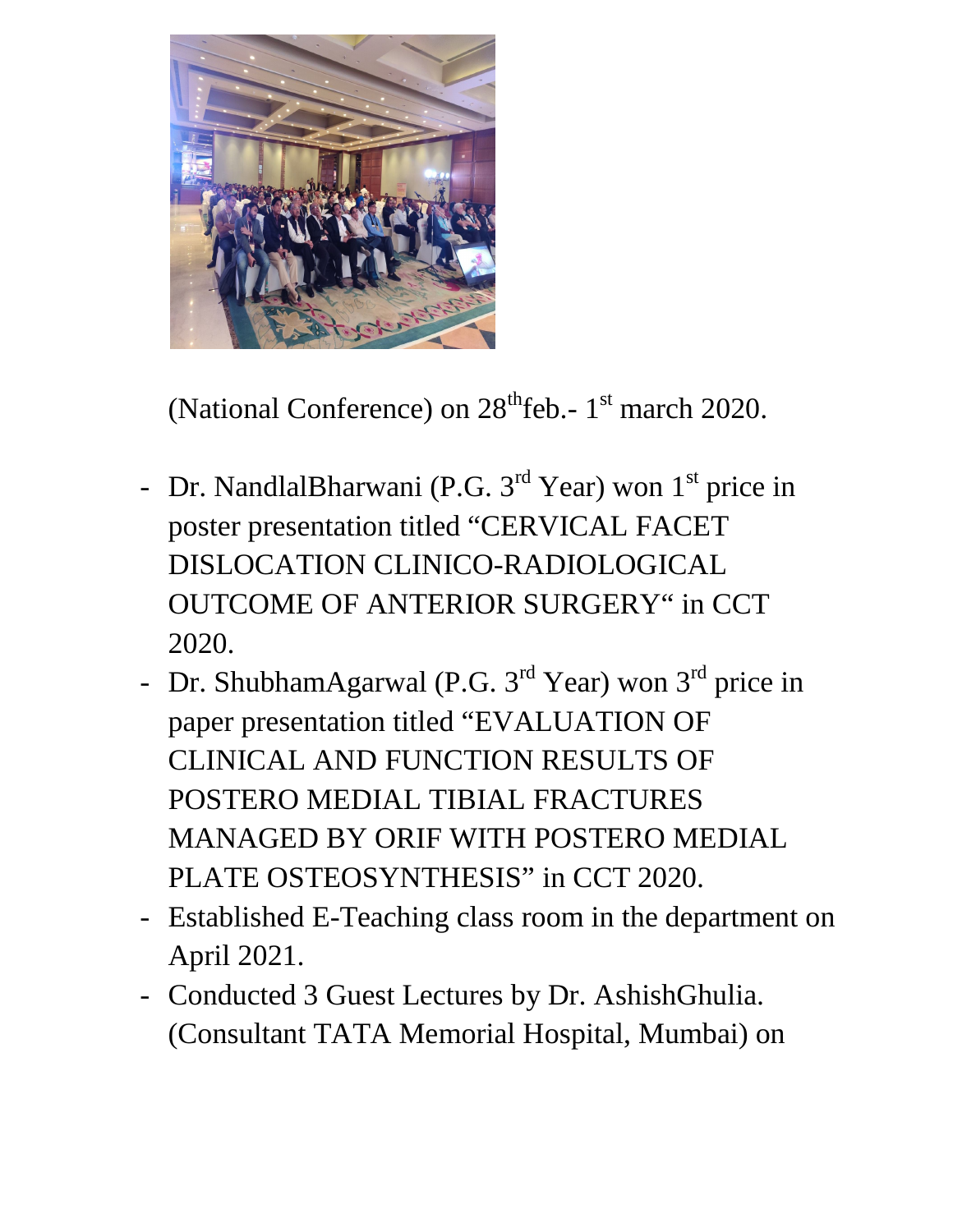orthopaedic Oncology in E-Teaching class room held on April-May 2021.

- World spine day celebration on 16 oct 2021 Topic - Thoracolumbar pedicle screw insertion





\* Quiz for PG students

\* Guest faculty lecture by DrGururaj, Consultant Spine Surgeon ,Unit chief , Indian spine injury centre, New Delhi ,

\* Work Shop in bone model for pedicle screw insertion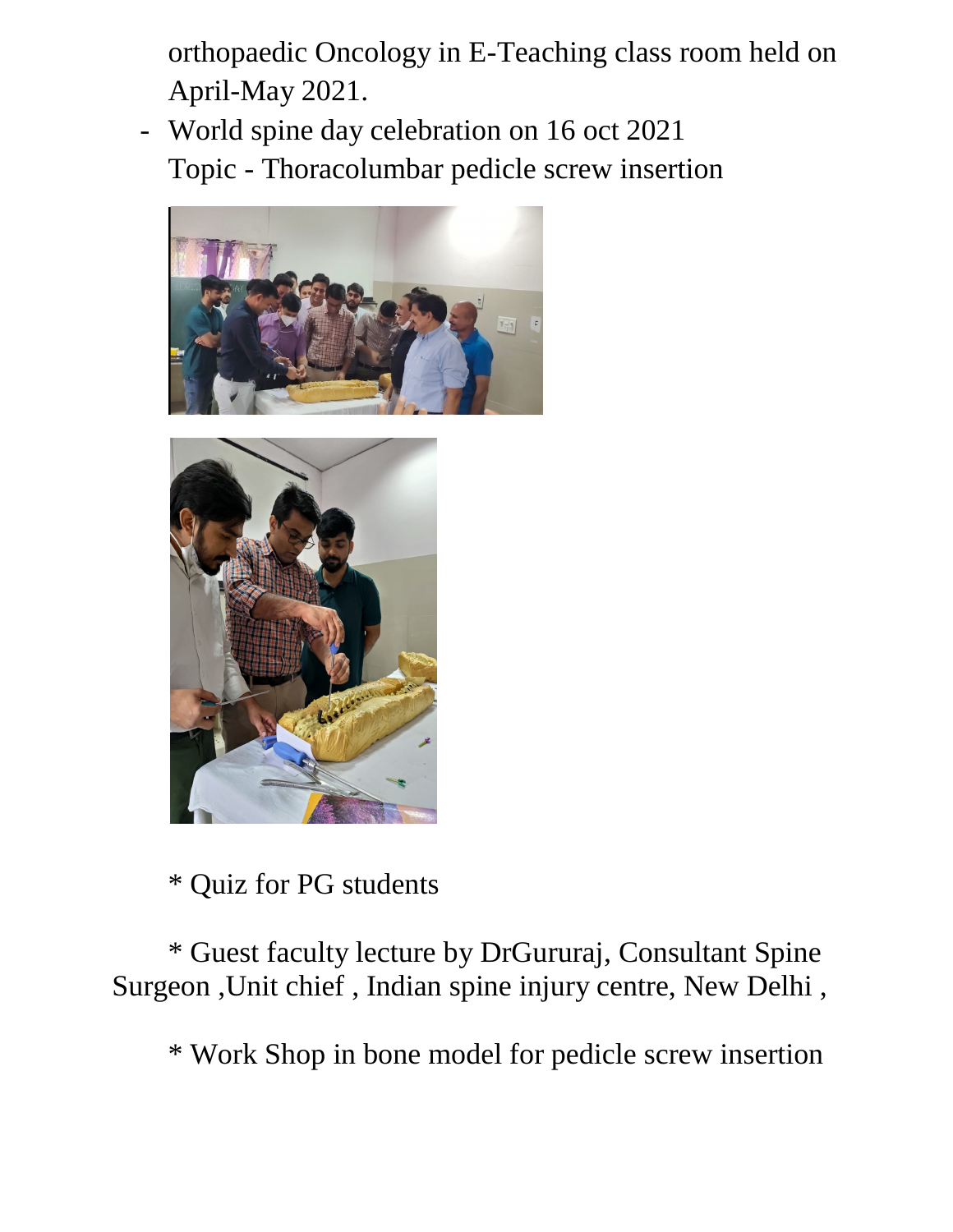\* Evening CME with guest faculty lecture Dr Vishal Kundnani, Consultant Spine Surgeon, LilawatiHospital , Mumbai on Topic- Lumbar canal stenosis - simplified decison making

- Opening of Orthospine unit under dept of orthopaedic by state govt declaration 2020-2021 at Mahatma Gandhi hospital Jodhpur





- \* A dedicated modular OT for spine surgery
- \* Dedicated OT block in RRC complex , MGH
- \* Operating micro scope for spine surgery